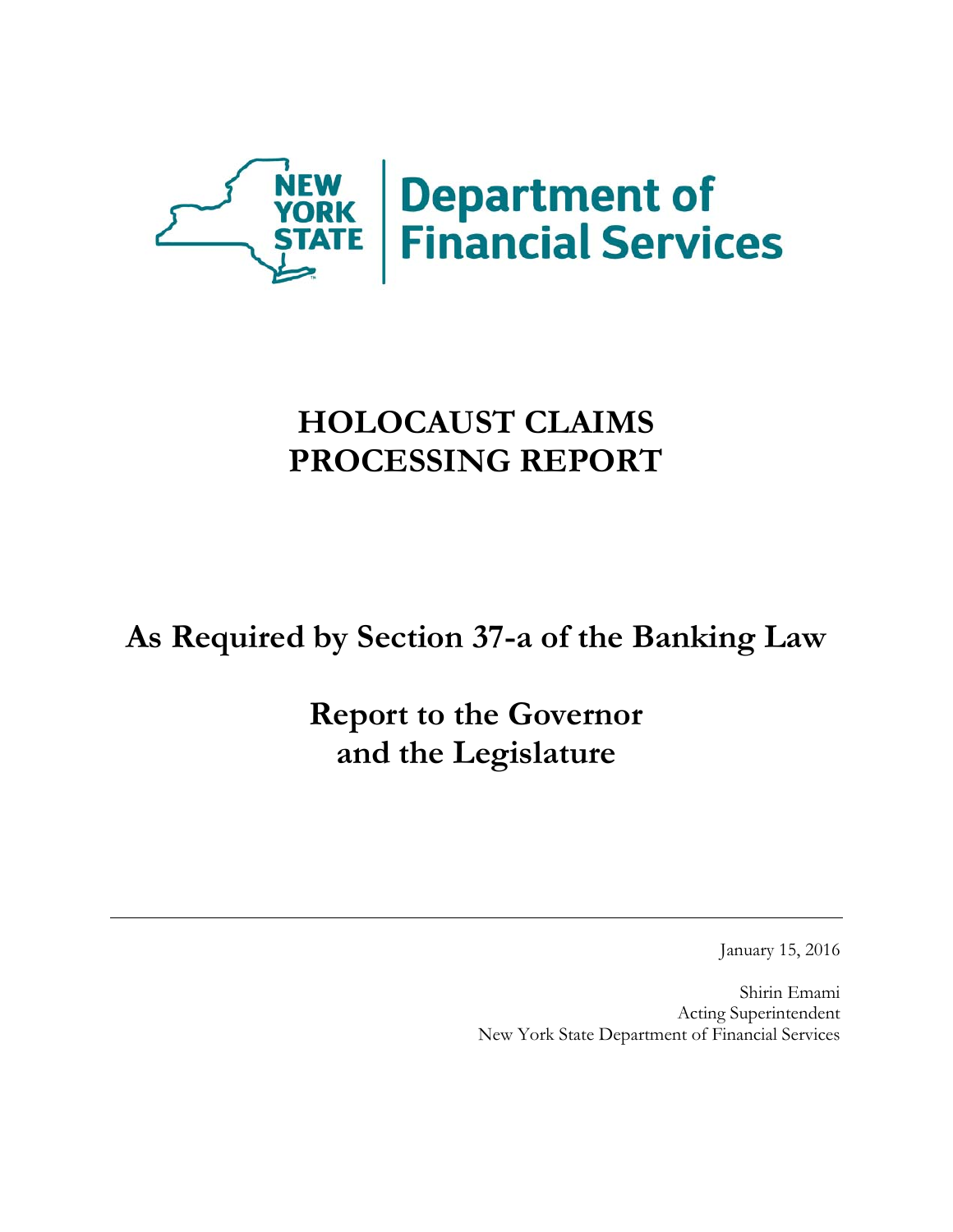# **Table of Contents**

| L. | <b>Introduction</b>                                                          | 2  |
|----|------------------------------------------------------------------------------|----|
| П. | <b>Overview of Operations and Accomplishments</b>                            |    |
|    | A. Summary of Operations                                                     | 2  |
|    | <b>B.</b> Demographics                                                       | 4  |
|    | C. Bank Claims                                                               | 7  |
|    | <b>D.</b> Insurance Claims                                                   | 8  |
|    | E. Art Claims                                                                | 9  |
|    | <b>F.</b> Claims for Other Losses                                            | 10 |
|    |                                                                              |    |
| Ш. | <b>Holocaust Claims Processing Office Expenses for Fiscal Year 2014-2015</b> | 11 |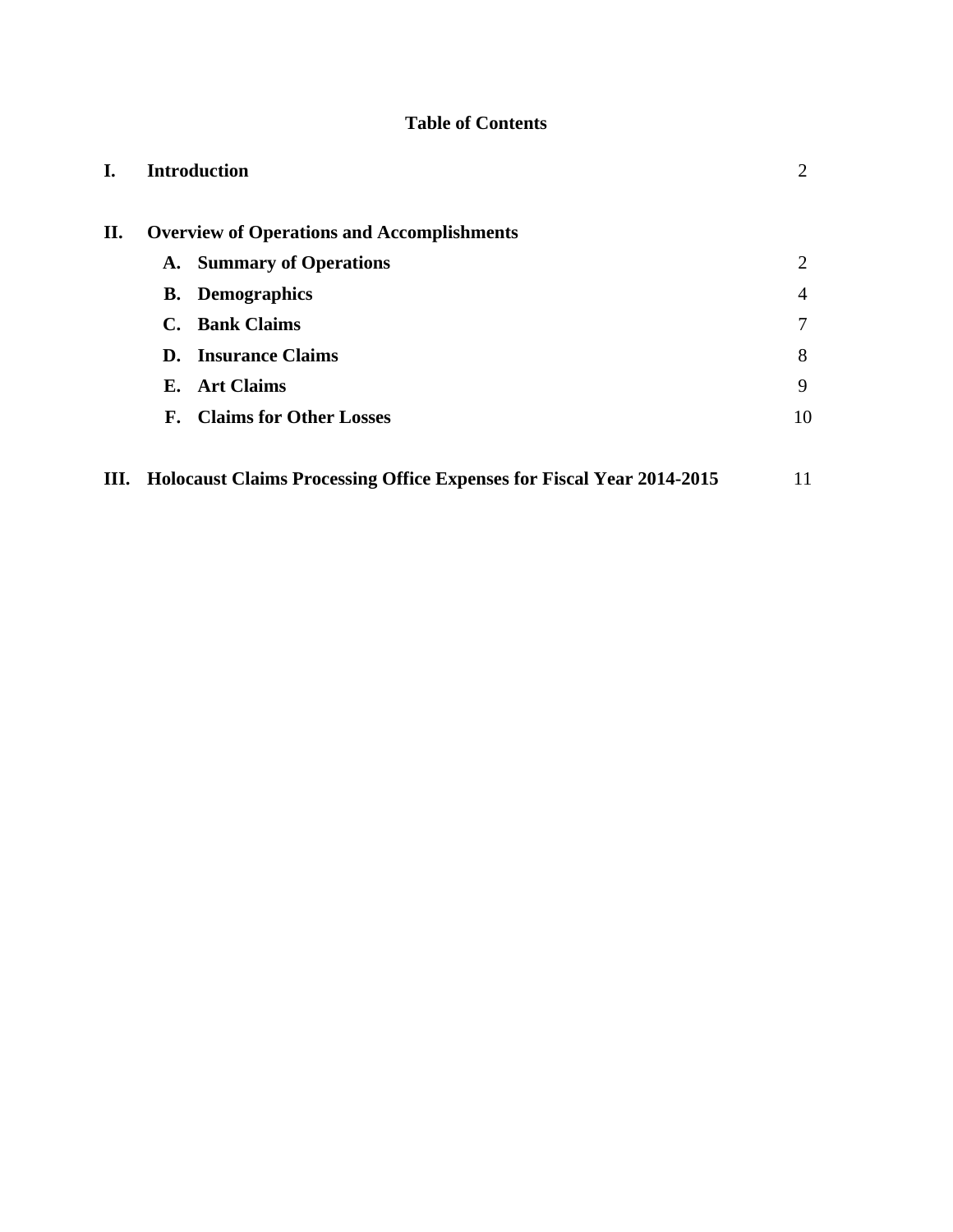### <span id="page-2-0"></span>**I. Introduction**

Since 1997 the State of New York has helped individuals of all backgrounds obtain a measure of just resolution for the theft of property during the reign of the Nazi regime. Due to our efforts banks, insurance companies, international organizations, museums and art collectors, and countries around the world are sensitized to the issues regarding Holocaust-era assets and therefore continue to consider restitution claims from Holocaust victims and their heirs.

The Holocaust Claims Processing Office ("HCPO") was established to provide institutional assistance to individuals seeking to recover assets lost due to Nazi persecution. Claimants pay no fee for the HCPO's services, nor does the HCPO take a percentage of the value of the assets recovered. The HCPO is a unit of the Financial Frauds & Consumer Protection Division within the Department of Financial Services ("the Department").

The HCPO has been able to ease the burdens, roadblocks, and costs often incurred when individuals pursue claims on their own. The HCPO remains the only government agency in the world that aids Holocaust victims and their heirs with a variety of multinational restitution and compensation processes.

## **II. Overview of Operations and Accomplishments**

## **A. Summary of Operations**

In response to the complex nature of restitution claims, the HCPO has developed a systematic method to handle cases. First, individual claims are assigned to members of the HCPO staff who assist in securing the necessary genealogical and historical documentation to ensure viability of the claim. As claims received by the office range from the partially or even fully documented to the purely anecdotal, the HCPO undertakes claimant-specific research in domestic and international archives as well as public and private repositories to obtain as much data as possible regarding lost assets. The HCPO also carries out general historical research to corroborate and contextualize the information the office shares with claimants, claims processing organizations, and companies.

 requests, the HCPO maintains frequent contact with entities to which it submits claims. Claimants contact the HCPO with questions at any time knowing that they have a committed Second, the HCPO determines where to file the claim(s) by ascertaining which present-day company or claims process is responsible for the lost asset in question. Third, the HCPO submits claim information to the appropriate companies, authorities, museums, or organizations requesting that a complete and thorough search be made for the specified asset and that, when applicable, the lost property be restituted to claimants. To ensure rigorous review of these advocate that will be responsive to their concerns.

Finally, the HCPO reviews the decision rendered on the claim to ensure that it adheres to published processing guidelines and helps claimants understand these guidelines in order to interpret decisions. In the event that a claimant wishes to appeal a decision, the HCPO guides claimants through the appeals process and performs additional research when possible.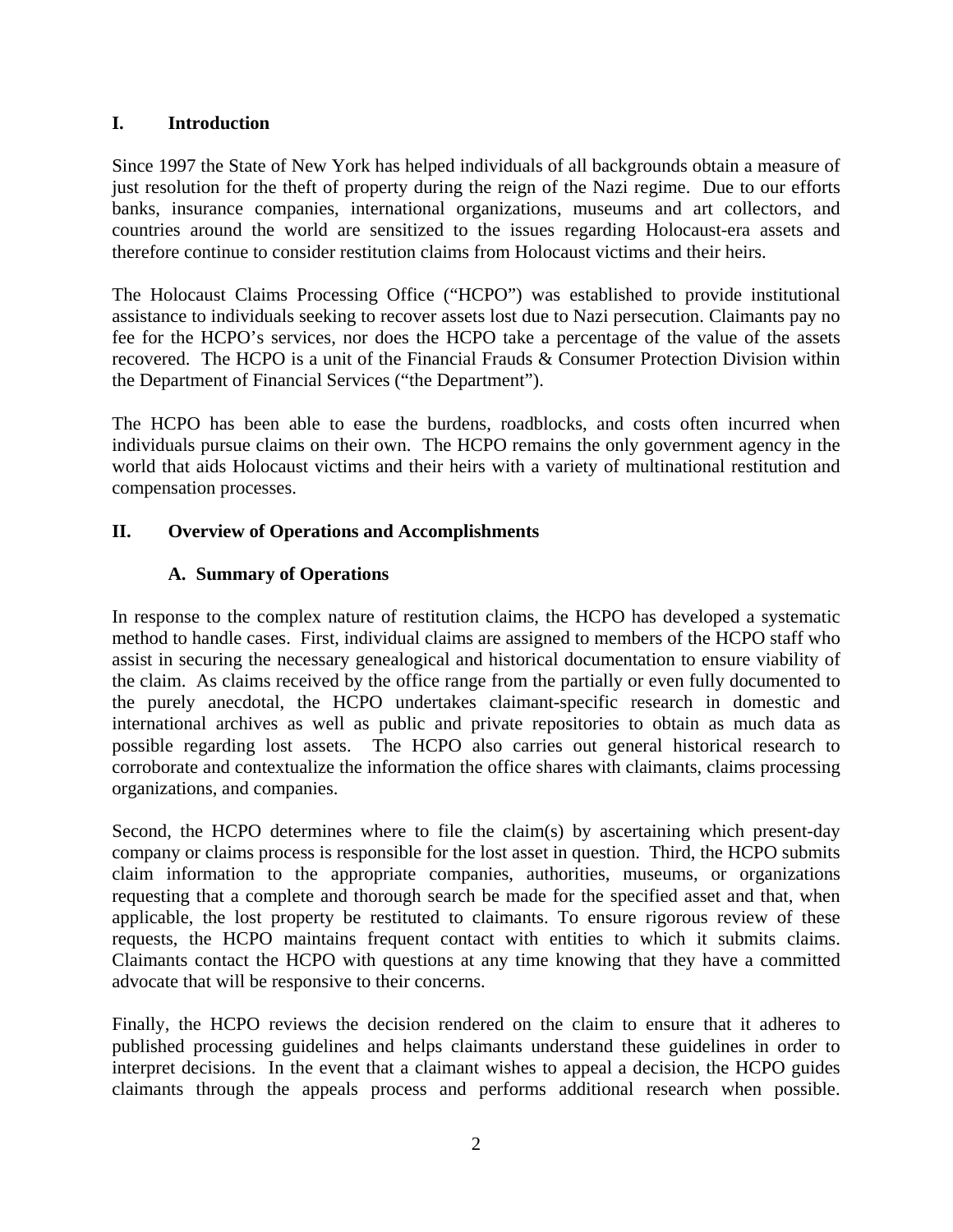Alternatively, when claimants receive positive decisions that include monetary awards, the HCPO facilitates payment by explaining the various forms and by following up with the claims entity to confirm payment.

The HCPO continues to work directly with almost all the organizations effectuating Holocaustrelated restitution and compensation. *See* Figure 1*.* 



# **Figure 1 - Compensation Organizations and the HCPO**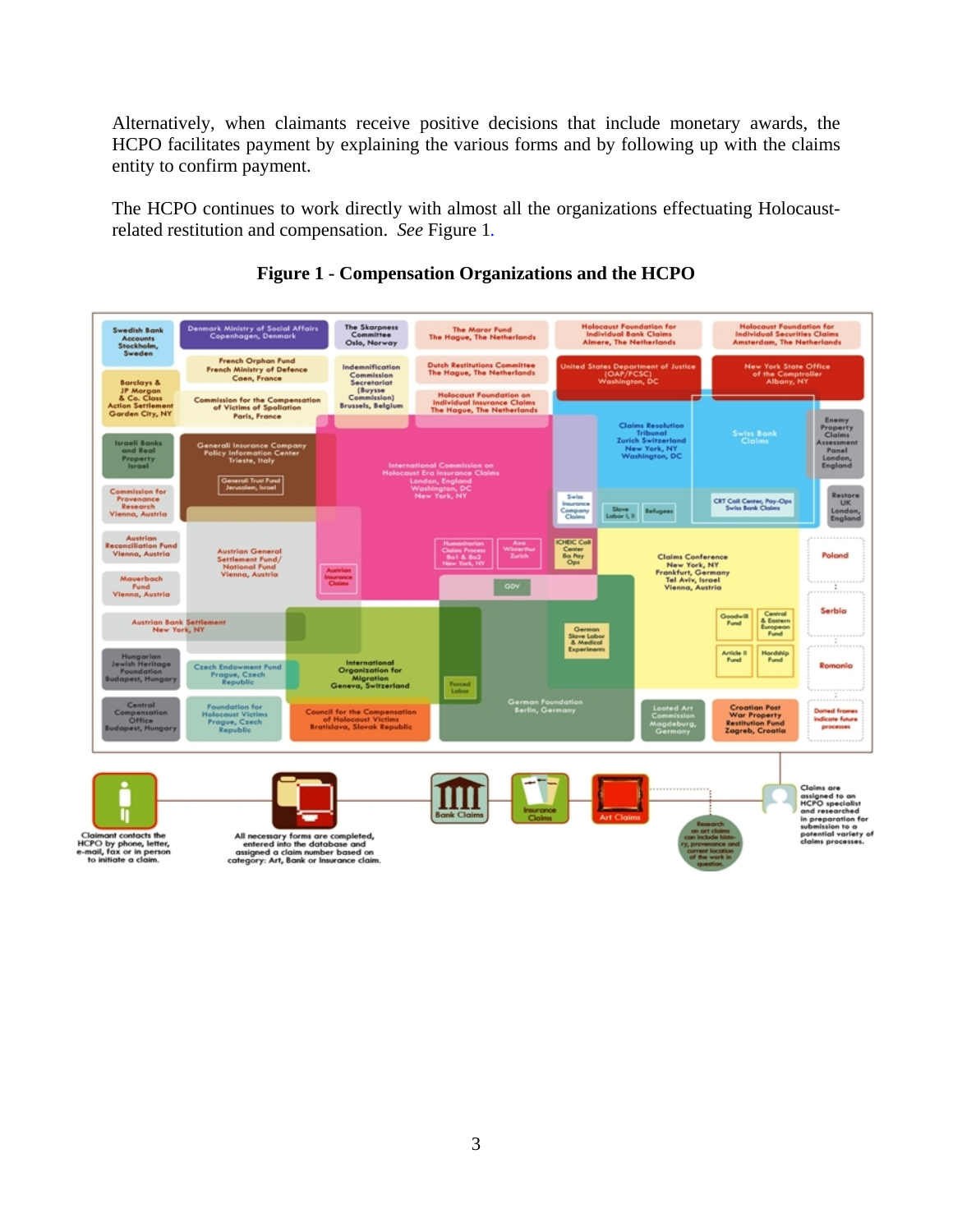<span id="page-4-0"></span>The HCPO anticipates that victims and heirs will continue to need its assistance, given current conditions and recent developments, namely: the claims processing entities in the Czech Republic, France, Germany, Israel, Poland, the Netherlands, and the United Kingdom are still accepting and handling claims; the agreement between the French and the United States governments under which the French paid a \$60 million lump sum to the United States to compensate individuals and their heirs for wrongs suffered because of deportation from France during the Holocaust; insurance companies continue to review and process claims submitted directly to them; and Swiss banks through the Swiss Banking Ombudsman's office have published the names of more than 2,600 individuals whose bank accounts in Switzerland have lain dormant for more than 60 years. As a result, the time required for submitting and processing claims is determined by circumstances beyond the HCPO's control.

#### **B. Claimant Demographics**

From its inception through December 31, 2015, the HCPO has responded to more than 14,000 inquiries and received claims from 5,684 individuals from 46 states, the District of Columbia, and 40 countries. *See* Figures 2 and 3.



#### **Figure 2 – International Geographic Distribution of HCPO Claimants (Areas appearing in color represent countries where HCPO claimants reside.)**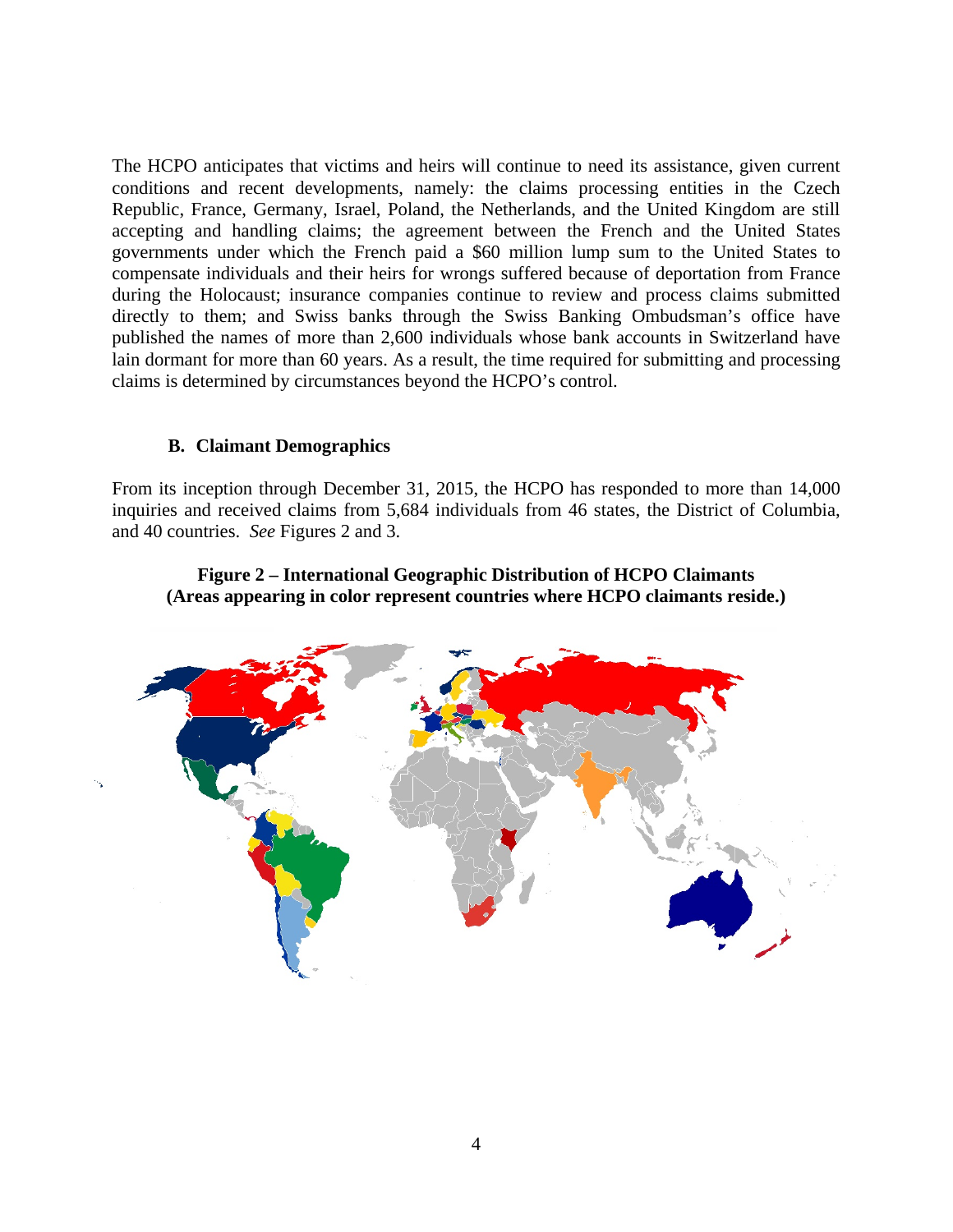**Figure 3 - Domestic Geographic Distribution of HCPO Claimants (Areas appearing in color represent states where HCPO claimants reside.)** 



In total, the HCPO has successfully resolved 12,531 claims of 5,130 individuals in which an offer was accepted, there was previous compensation or there was a final determination. To date, the HCPO has secured 8,318 offers and their combined total for bank, insurance, and other losses amounts to \$173,551,122, which represents an increase in offers of \$1,830,420 from the previous year. *See* Figure 4.

 $\overline{a}$ 

<sup>&</sup>lt;sup>1</sup> The restitution processes offer victims or heirs monetary compensation calculated on the value of the lost assets. However, the total amount of funds available to a claims agency may be limited and may not allow for full payment of loss. Thus, the actual payment may be substantially less. The amount offered is important as it recognizes the actual loss and guides in determining the amount of payment when full payment is not possible. Therefore, the HCPO reports the amount offered. Sometimes victims do not consider the offer adequate and do not agree to settle. In other cases, the amount offered is the amount paid.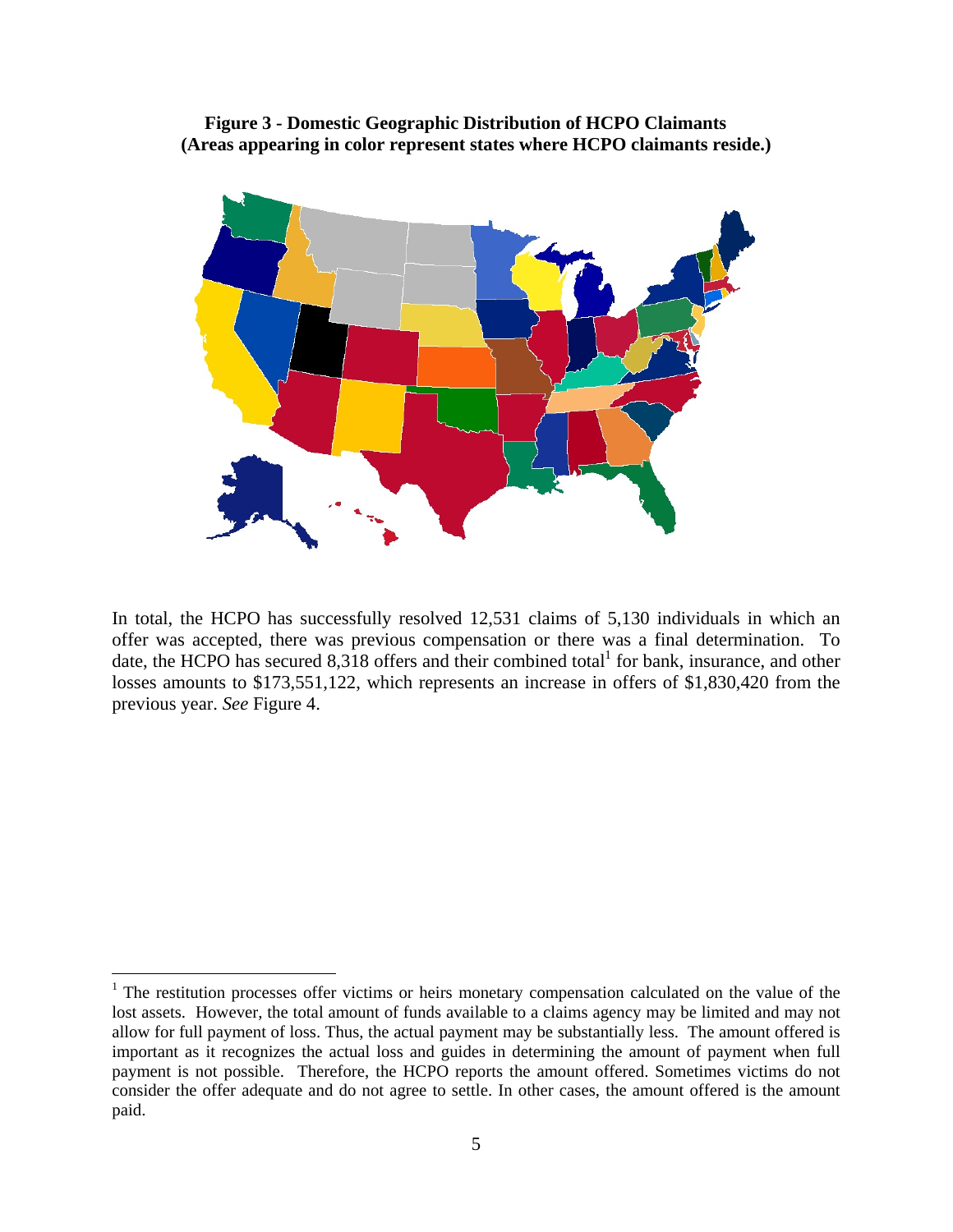

**Figure 4 - Total Offers Extended to HCPO Claimants to Date by Claim Type**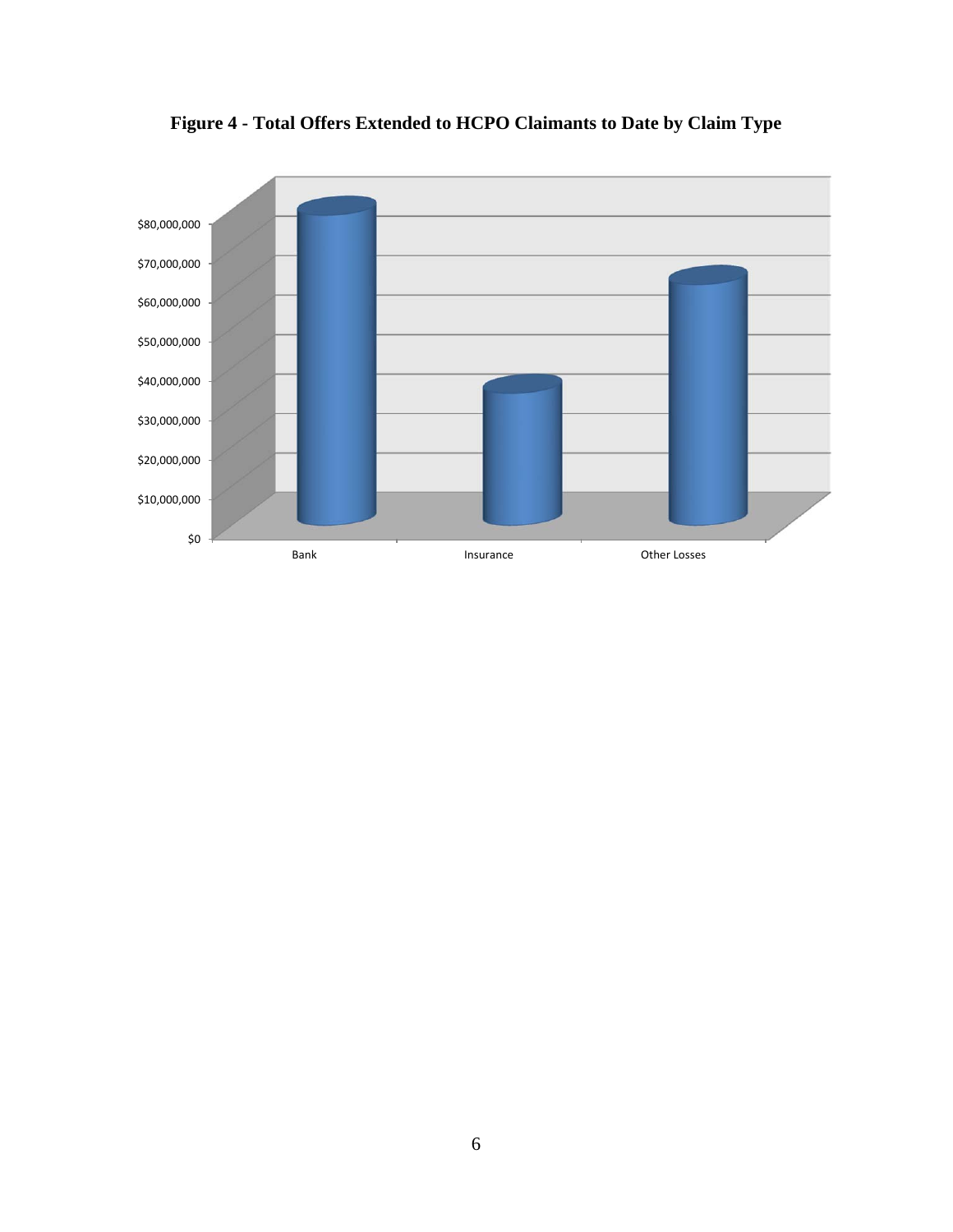#### **C. Bank Claims**

<span id="page-7-0"></span>Of the claims filed with the HCPO to date, 2,507 individuals (from 42 states, the District of Columbia, and 38 countries) submitted claims for assets deposited in banks referencing 3,868 individual account-holders.

To date, the HCPO has secured the settlement of 5,082 claims where the offer was accepted, there was previous compensation or there was a final determination. The total offers extended to HCPO claimants seeking the return of bank assets total \$78,703,317. This represents an increase in offers of \$18,922 from the previous year. *See* Figure 5.



## **Figure 5 - Bank Claims**

## **2015 Highlight:**

In 1935, Lena Finkelstein, a US citizen and resident of New York City passed away and bequeathed her estate to her siblings who were resident in Austria, Germany, and Poland. Due to the complexities with distributing the estate to heirs abroad -- Nazi persecutorial measures in place in Germany in 1935, rising anti-Semitism in Central and Eastern Europe, and ultimately the start of the Second World War -- Finkelstein's heirs never received their bequests and the proceeds of the estate escheated to the State of New York. Two of Finkelstein's siblings ultimately perished in the Holocaust as victims of Nazi persecution. After the war Finkelstein's surviving family attempted to recover the monies owed them under the terms of Finkelstein's will, however, they were unsuccessful. The heirs of Lena Finkelstein then sought the assistance of the HCPO. After undertaking considerable genealogical and archival research and working closely with the Office of the New York State Comptroller's Office of Unclaimed Funds, the HCPO was able to secure the repayment of the escheated assets to the family 80 years after Finkelstein's death.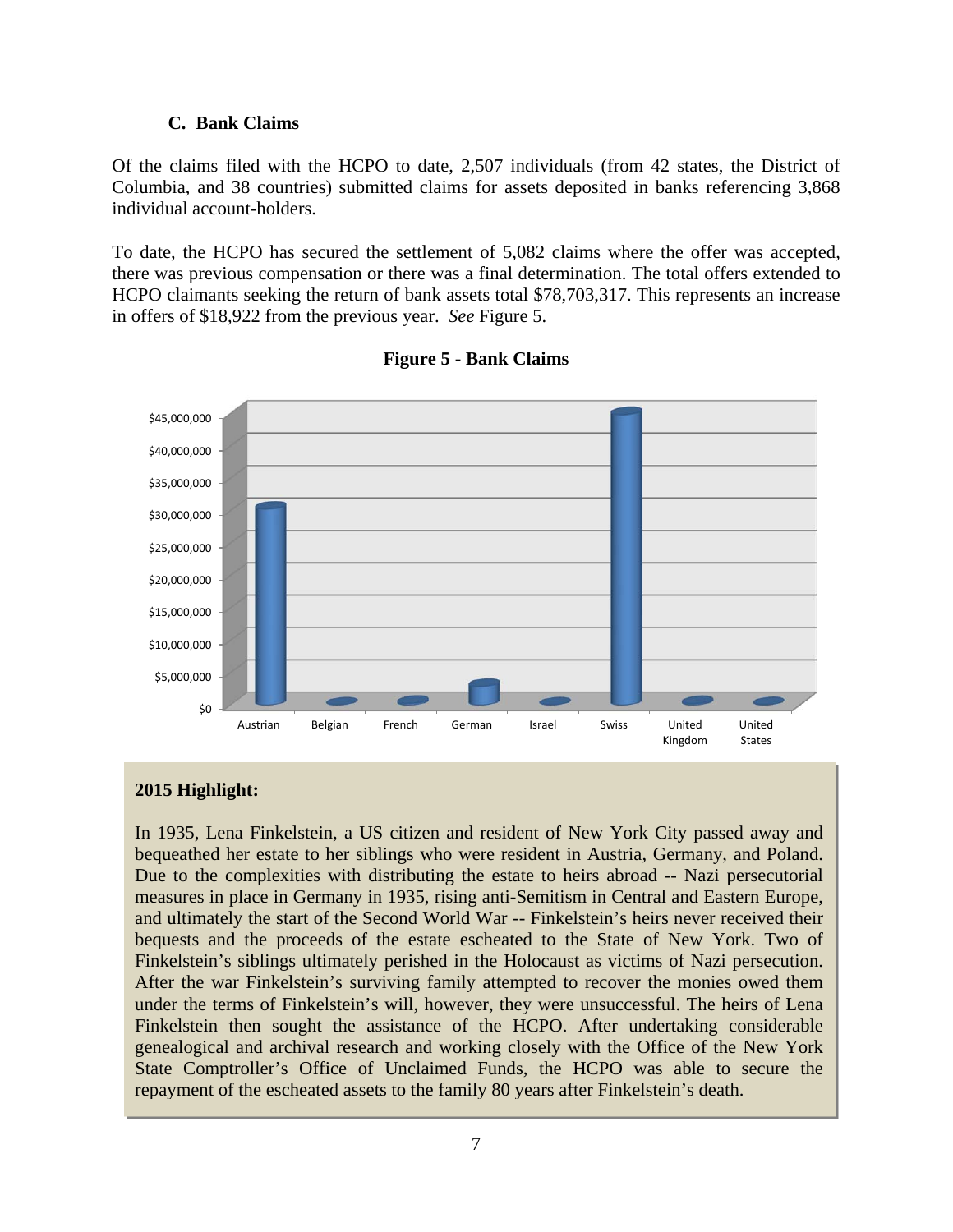#### **D. Insurance Claims**

<span id="page-8-0"></span>Furthermore, 2,441 individuals (from 43 states, the District of Columbia, and 27 countries) submitted insurance claims referencing 3,696 individual policyholders. The HCPO continues to receive inquiries and claims for unpaid insurance policies that are submitted directly to successor companies, when possible, for consideration.

To date, the HCPO has secured the settlement of 5,325 claims where the offer was accepted, there was previous compensation or there was a final determination. The total offers extended to HCPO claimants seeking the proceeds of insurance policies total \$33,605,078, representing an increase in offers of \$631,345 from the previous year. *See* Figure 6.



**Figure 6 - Insurance Claims** 

## **2015 Highlight:**

Former members of the International Commission on Holocaust Era Insurance Claims (ICHEIC) continue to honor their commitment to assess claims for unpaid Holocaust era insurance policies and follow internationally recognized rules and guidelines. In response to research requests made directly by claimants, insurance companies referred individuals to the HCPO for guidance noting that our office is an "organization that specializes in helping Holocaust survivors." The HCPO serves as a resource for claimants and insurance companies alike to ensure the swift handling of claims.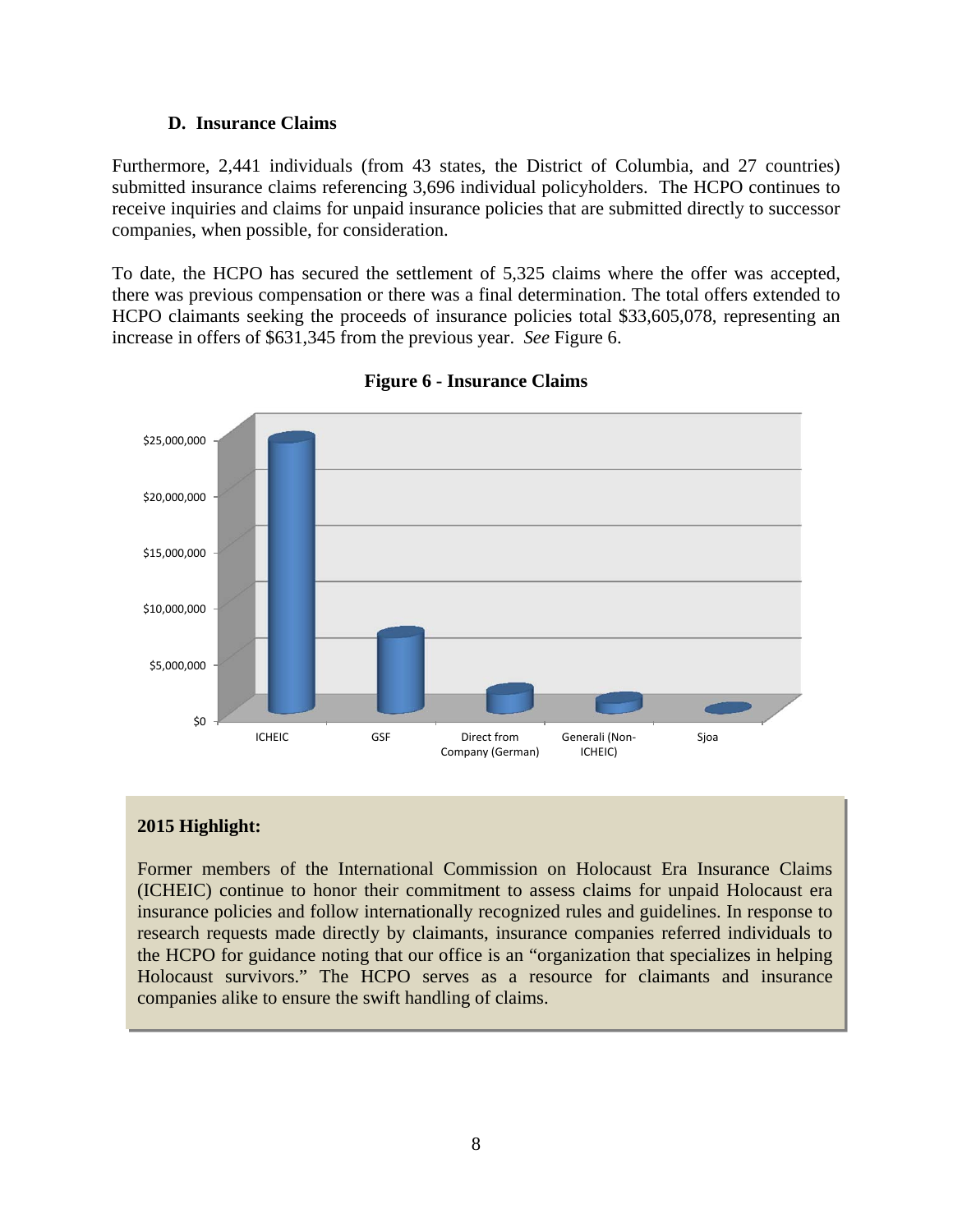### **E. Art Claims**

From 1933 to 1945 the Nazi regime carried out the greatest spoliation of works of art in history. Nazi plundering, which ranged from outright seizure to sales made under duress, was not limited to museum quality pieces but included works by lesser-known artists, decorative arts, and Judaica. Unlike claims for financial assets, claims for Holocaust-era looted art do not lend themselves to wholesale, centralized settlements. Instead, given the individualized nature of these cases, they require working with a variety of entities and must be resolved on a paintingby-painting or object-by-object basis.

 different collections. This represents an increase in 20 objects from the previous year. *See*  The HCPO has accepted 168 art claims (from 19 states, the District of Columbia, and 14 countries) referencing thousands of items in sufficient detail to permit additional research. To date, the HCPO has facilitated restitution settlements involving 114 cultural objects from 31 Figure 7.



**Figure 7 - Location of Object at Time of Present-day Discovery** 

# **2015 Highlight:**

In May 2015, at a return ceremony marking the HCPO's assistance with the recovery of a  $17<sup>th</sup>$ Century painting that had been looted from the collection of a prominent German art historian, the HCPO launched a new virtual gallery and database of artwork that has been reported to the HCPO as lost as a result of Nazi persecution between 1933 and 1945. The virtual gallery, entitled, *The Art of Recovery*, features historical information about Nazi looting and postwar restitution efforts; provides biographical information on collectors; and highlights artworks recovered with the assistance of the HCPO. The database of artwork reported as looted aids in disseminating details of stolen art and promotes returning those pieces to their rightful owners.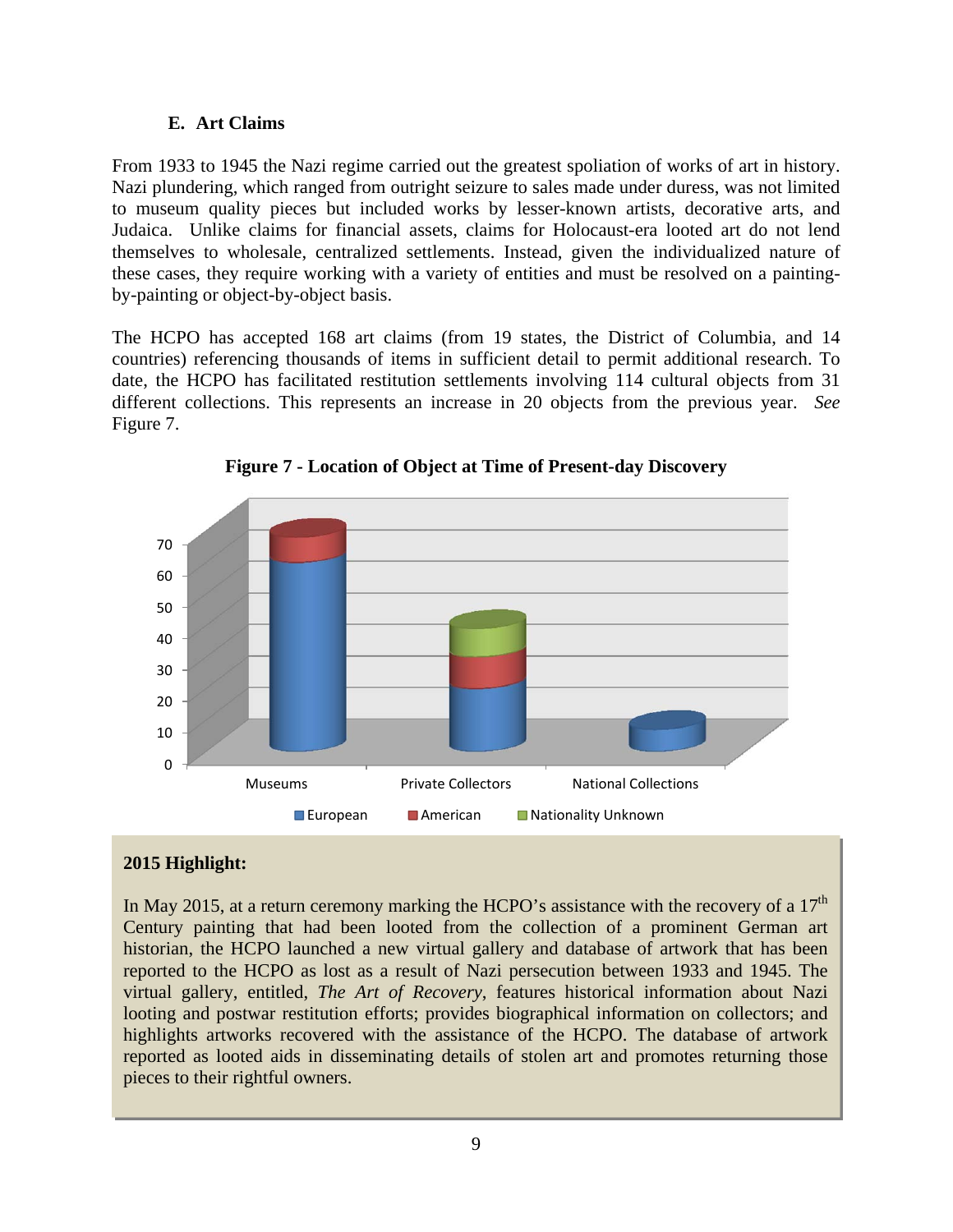### **F. Material Losses and Other Claims**

<span id="page-10-0"></span>Several compensation agencies administering programs covering bank account and/or insurance policy losses also assess claims for material and/or other losses resulting from Nazi persecution. In addition, new programs have recently been established that offer compensation for the atrocities that individuals suffered as victims of Nazi persecution. Of the HCPO's claimants, 568 of them (from 36 states and 15 countries) have submitted claims for compensation under material asset, real property loss or other schemes.

To date, the HCPO has secured the settlement of 2,009 claims where the offer was accepted, there was previous compensation or there was a final determination. The total offers extended to HCPO claimants seeking other losses total \$61,242,727. This represents an increase in offers of \$1,180,153 from the previous year. *See* Figure 8.





## **2015 Highlight:**

On November 1, 2015, an agreement between the governments of the United States and the Republic of France that established a fund of \$60 million to provide compensation for Holocaust victims who were deported from France to a destination outside of France and who were not entitled to make claims under the French government's existing programs. The HCPO immediately began working closely with the US Department of State, administrator of the fund, to assist with the submission of claims, as well as to provide subject matter expertise on matters related to claims processing.